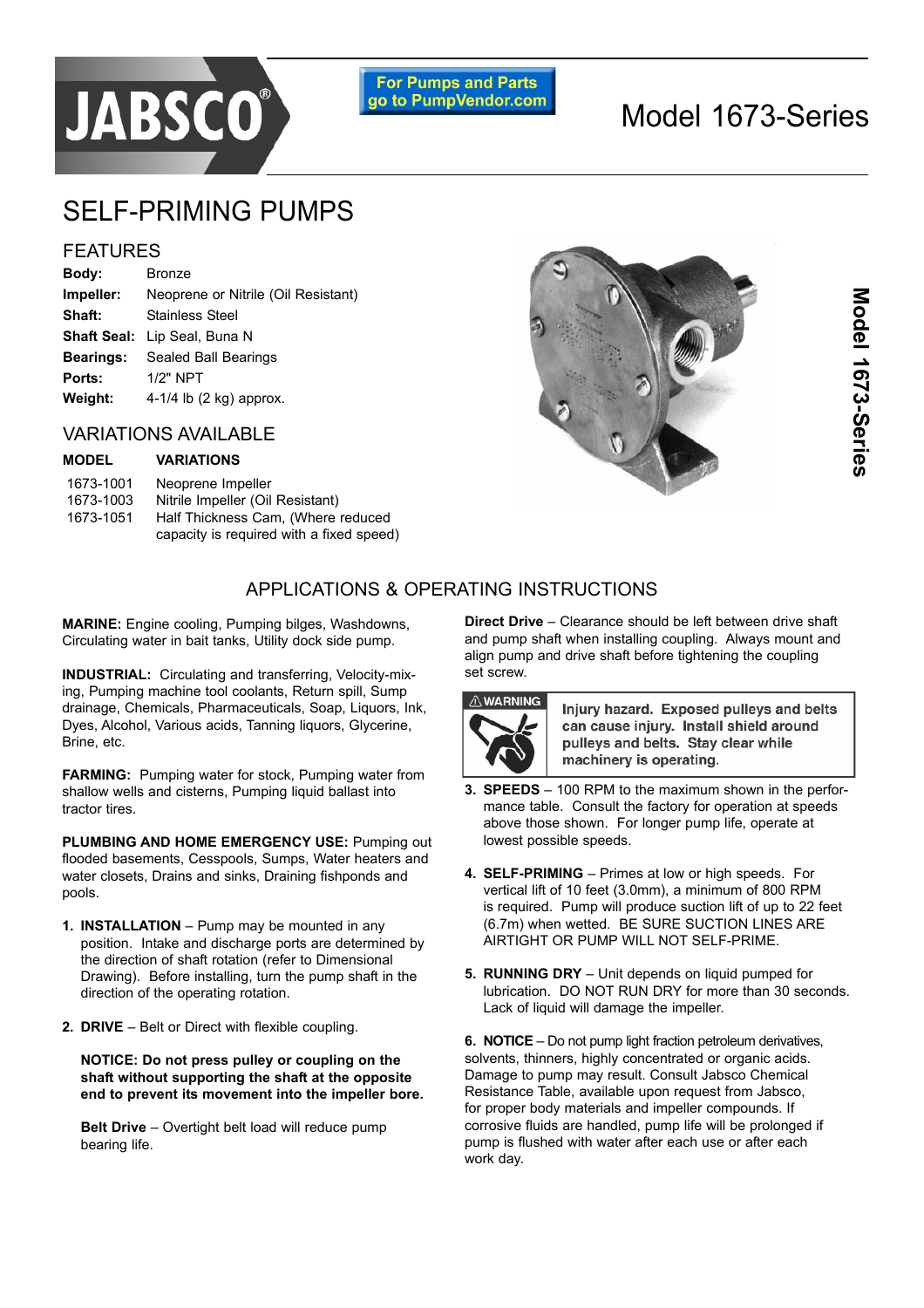### **OPERATING INSTRUCTIONS (Cont.)**

- **7. PRESSURES -** Consult Head Capacity Table for recommended maximum for continuous operation. If pressures exceed those shown, consult the factory.
- **8. TEMPERATURES -** Neoprene 45°-180° F (7°-82° C), Nitrile 50°-180° F (10°-82° C).
- **9. FREEZING WEATHER -** Drain unit by loosening end cover. The following anti-freeze compounds can be used without any adverse effects to the neoprene impeller:

Atlas "Permaguard", DuPont "Zerex" and "Telar", Dow Chemical "Dowquard" and Olin Mathison "Pyro Permanent". Most methyl alcohol (methanol) based antifreeze can be used with neoprene. **(DO NOT USE PETROLEUM BASED ANTI-FREEZE COMPOUNDS OR RUST INHIBITORS.)**

**10. SPARE PARTS -** To avoid costly shut downs, keep a JABSCO Service Kit on hand.



#### PARTS LIST

| <b>KEY</b>     | <b>DESCRIPTION</b>                  | <b>PART NO.</b> | QTY            |
|----------------|-------------------------------------|-----------------|----------------|
|                | SCREW KIT (CAM & END COVER SCREWS)† | 18753-0134      |                |
| $\overline{2}$ | <b>ENDCOVER</b>                     | 11836-0000      | 1              |
| 3              | *O-RING                             | 18753-0133      |                |
| 4              | *IMPELLER                           |                 |                |
|                | <b>NEOPRENE</b>                     | 1210-0001       |                |
|                | <b>NITRILE</b>                      | 1210-0003       |                |
| $\overline{5}$ | *SEAL                               | 92700-0060      | 1              |
| 6              | CAM                                 |                 | 1              |
|                | <b>FULL THICKNESS</b>               | 490-0001        |                |
|                | <b>HALF THICKNESS</b>               | 2434-0000       |                |
| 7              | <b>SCREW, CAM</b>                   | <b>SEE KEY1</b> |                |
| 8              | <b>BODY</b>                         | 18753-0128      |                |
| 9              | <b>RETAINING RING</b>               | 18753-0131      |                |
| 10             | <b>SLINGER</b>                      | 3286-0000       | 1              |
| 11             | <b>BEARING</b>                      | 92600-0120      | $\overline{2}$ |
| 12             | <b>SHAFT</b>                        | 18753-0129      |                |
| 13             | <b>RETAINING RING</b>               | 18753-0132      |                |
| 14             | <b>KEY</b>                          | 9215-0010       |                |
|                | <b>SERVICE KIT</b>                  |                 |                |
|                | <b>NEOPRENE</b>                     | 90015-0001      |                |
|                | <b>NITRILE</b>                      | 90015-0003      |                |

Parts supplied in Service Kit. Also included is an end cover gasket for older model pumps. Do not use gasket with O-ring end cover seal.

Ü Screw Kit contains 7 each #10-32 x 3/8î pan. hd. mach. screws and 1 each #10-32 x 5/16îpan. hd. mach. screw. The 5/16" screw is used only with a half thickness cam.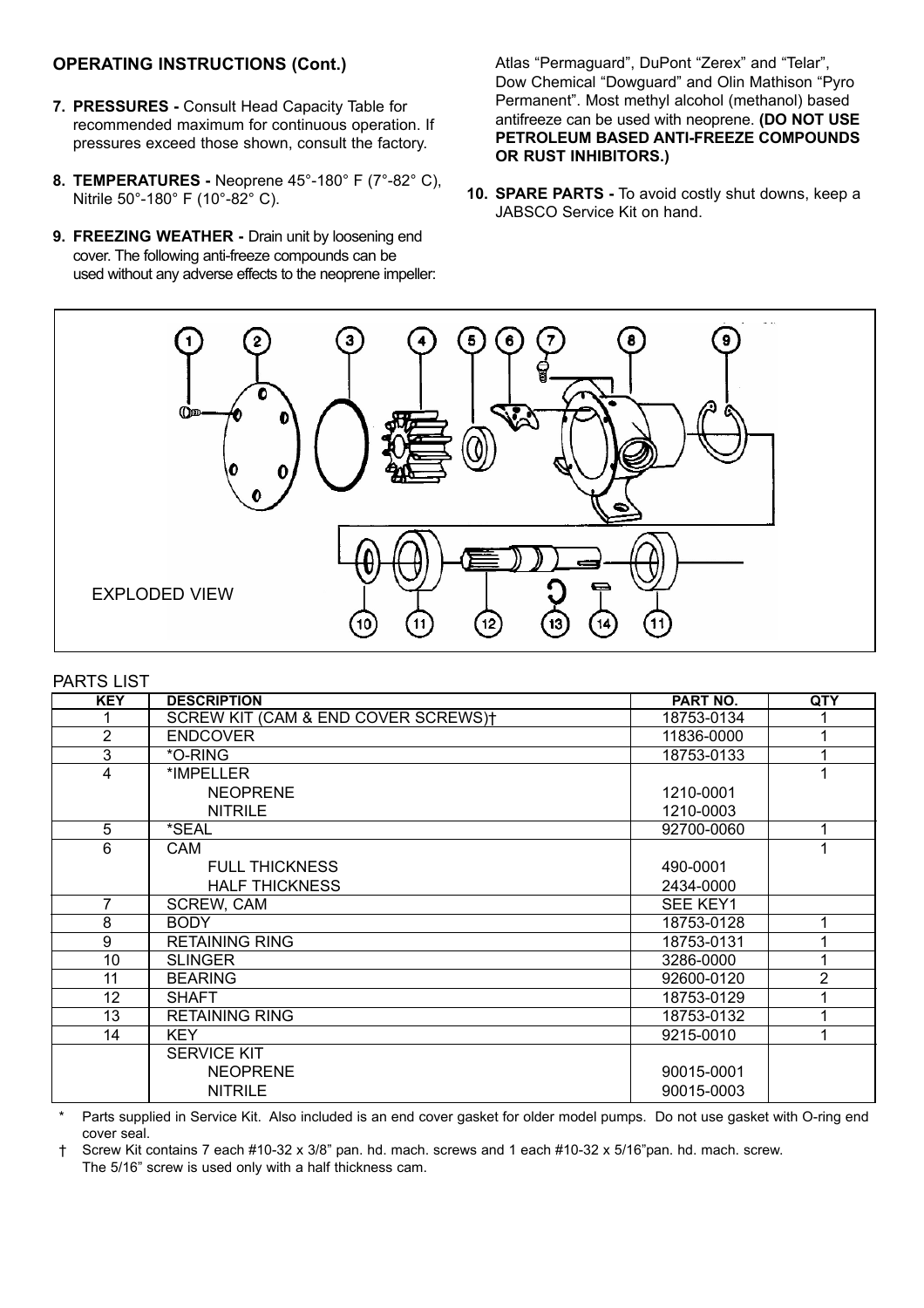#### **DISASSEMBLY**

- 1. Remove end cover screws, end cover and O-ring.
- 2. Remove impeller by grasping hub with water pump pliers.
- 3. Loosen cam screw and remove cam (clean off sealant).
- 4. Remove pulley or coupling and key from shaft.
- 5. Remove retaining ring which secures bearing shaft assembly to pump body.
- 6. From impeller end of pump, press bearing and shaft assembly out of bearing bore. Remove slinger from shaft.
- 7. From drive end of pump, press the seal out of the seal bore.
- 8. It bearings or shaft need to be replaced, carefully insert two equal size slot screwdrivers between bearings 180 apart. Simultaneously twist screwdrivers in opposite directions to separate bearings. Continue to push bearings off of shaft taking care not to damage bearings or scratch shaft.
- 9. Remove snap ring that positions the bearings on the shaft.
- NOTE: Inspect all parts for wear or damage and replace where necessary.
- 1. Install bearing positioning snap ring on shaft.
- 2. Press bearings (one from each end of shaft) onto shaft and against positioning snap ring. Slide slinger onto impeller end of the shaft and position against raised shoulder near bearings.
- 3. Press seal (with lip pointing toward impeller bore) into seal bore in pump body. Ensure it is seated in bottom of seal bore. Lubricate seal lip with a small amount of grease.
- 4. Align impeller end of shaft with the seal and press shaft/bearing assembly into the bearing bore (push on bearing outer race). Install bearing retaining ring in retaining ring groove With concave side facing out toward drive end of shaft.
- 5. Apply a thin layer of sealant to screw threads and top of cam and install in body. Secure with cam screw.
- 6. Lubricate impeller bore with light coat of water pump grease and start impeller into bore with a rotary motion, until impeller screw engages slot in shaft, then push into bore.
- 7. Install O-ring and end cover. Secure with end cover screws.



#### **ASSEMBLY**